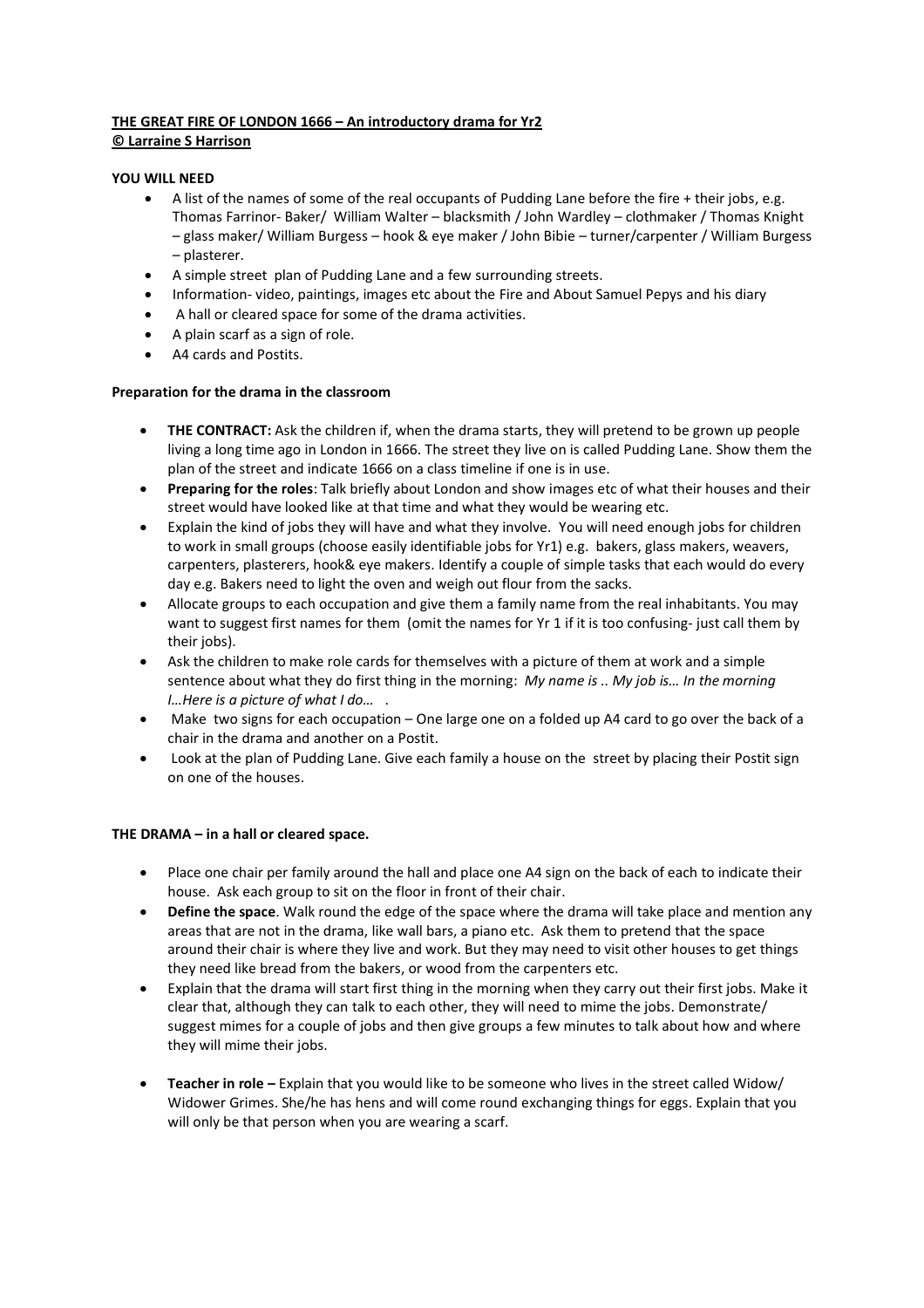#### **Dramatic play/occupational mime**

- Ask each group to make a freeze frame of when they are just about to start their work. Ask them to do this a few groups at a time to make sure they understand the freeze idea. When everyone is ready, use the word *Action* to make the street come alive but make it clear they must stop when you say *Freeze.*
- Put on the scarf and visit each group to ask for something in exchange for eggs. Use this to build belief in the drama and encourage those who need it. Let this drama run for a long as the children are engaged but try to visit all groups. Most children will carry out the mimes and the drama will work well but if any children struggle, then give them a job helping you with something or take off the scarf and talk to them privately out of role.
- Stop the drama with a *Freeze* and ask the groups to return to sit in front of their chair signs. Ask half the class to return to their original freeze positions and on the word *Action* come to life again to show the other half what they were doing. Run this for a very short time only. Then ask those watching if they can guess what jobs the people were doing. Repeat with the other half.
- **Spotlighting** Explain that we would like to create a more detailed picture of life in Pudding Lane in 1666. Give the children a few minutes to talk in their groups to decide what a passer-by might notice – see, smell and hear, when they walk past their house. Each child must think of a suitable word or phrase. Give a few examples for each job – passing the bakers they might smell bread, feel heat from the ovens, hear the dough slapped on the tables etc. ( Yr 1 may want to discuss this as a whole class )
- Explain that, in role as Widow/widower Grimes, you will walk down Pudding Lane and stop briefly by each house. As you stop each child must say a word or phrase describing what the widow/widower might see hear or smell. (Yr1 You may want to select more confident children to do this or say what you can see, hear, smell yourself as you go round, based on what they have just discussed). Use the scarf to take on the role and walk around the groups.

### **Writing in the classroom**

- Children write a short diary entry about their day at work based on the drama (or sentences with pictures about Our Life in Pudding Lane).
- Children write descriptions of where they live on Pudding Lane in 3 sentences: I can hear…I can see… I can smell… Then add a drawing. Children read out their descriptions if appropriate.

#### **DRAMA in the classroom**

- Place a chair in the middle of the space and ask the children to sit around you so they can see you.
- Tell them that Widow/widower Grimes was lucky enough to have been taught to read and write and wrote a diary every night. Ask them to pretend you are that person again when wearing the scarf but tell them you will be reading them something important from their diary.

### **Read something similar to the following but keep it fairly short.**

### *Sunday 2nd September.*

*I woke in the middle of the night. Something wasn't right. It was supposed to be dark but there was a sort of orange glow coming from the window. When I looked out I saw flames leaping out of the window of the bakery down the street. Then I heard the fire crackling and roaring and I could hear the baker's family crying 'Help Help'. The night watchman came along the street and shouting 'London's burning, London's burning'. The fire was spreading all along Pudding Lane. I ran downstairs, took my diary and anything else I could carry and ran away as fast as I could. Lots of other people were running towards the river to get away from the heat. I don't know where I will sleep tomorrow night as the fire has burnt all the houses around Pudding Lane and even further and it is still burning.*